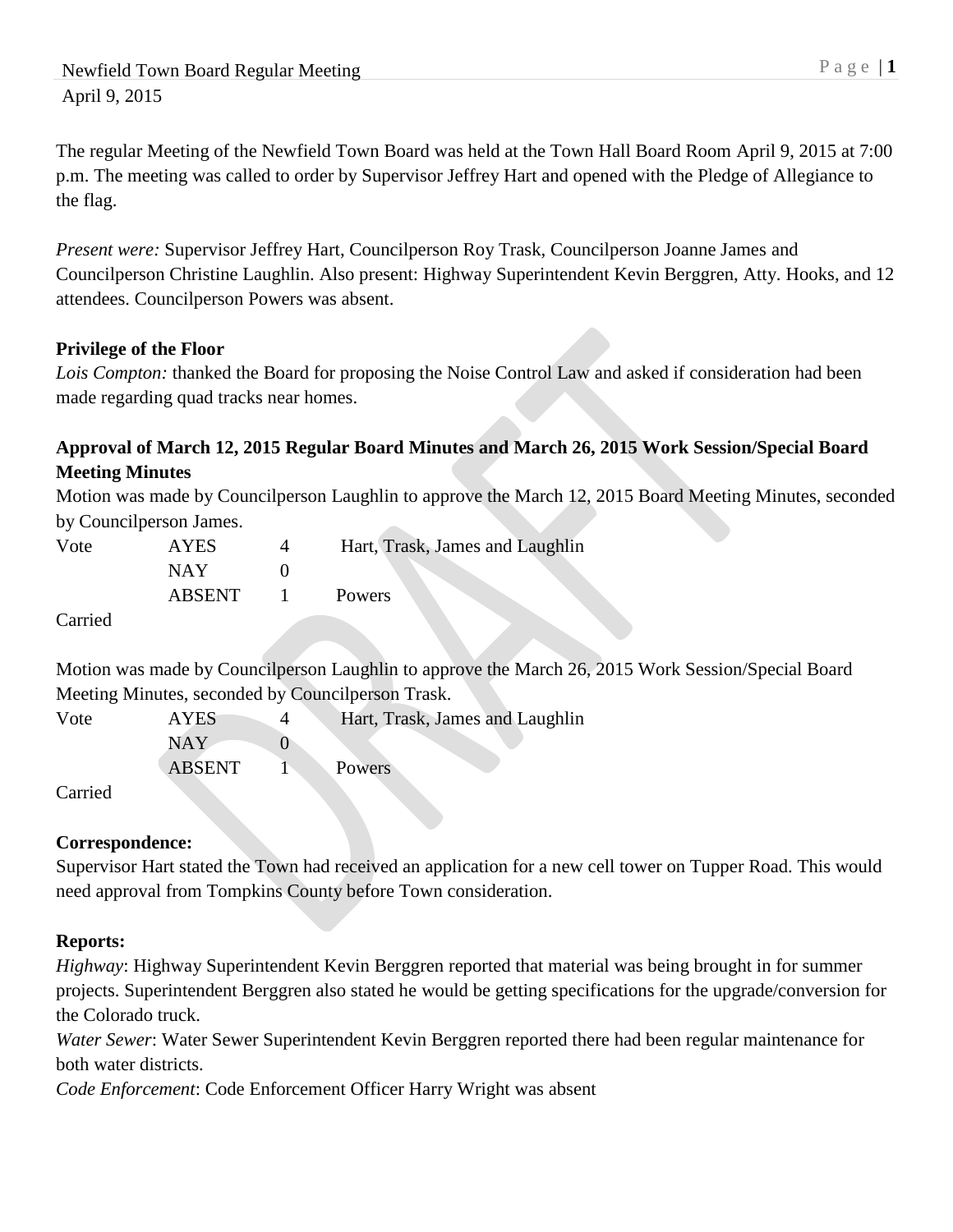*Recreation*: Recreation Director Reid Hoskins was absent. Supervisor Hart read the Recreation report. *Planning Board:* Supervisor Hart read a report provided by Planning Board Chair Nancy Dolge. *Supervisor*: Supervisor Hart stated that the Town Laws had been scanned and would be on the Town website soon. Supervisor Hart asked Councilperson Trask for an update on the Broadband project. Councilperson Trask gave a report from Chuck Bartosh from Clarity Connect: Clarity Connect has not received the funds from New York State yet. So far Clarity Connect has invested approximately 1.5 million dollars of its own funds to begin the multi county project. Councilperson Trask reminded the Board members that the Town needs to be prepared with funding for the 8 poles it agreed to supply this year.

Attorney Hooks asked about an agreement between the Town of Newfield and the City of Ithaca regarding sludge disposal and treatment at the Ithaca Area Waste Water Treatment Facility. Highway Superintendent Berggren stated it was a similar agreement the Town signed 5 years ago for sludge disposal from the floor drain tanks in the Town Highway Barn.

Motion was made by Councilperson Trask to approve Supervisor Hart to sign the agreement concerning sludge disposal and treatment between the Town of Newfield and the City of Ithaca, seconded by Councilperson Laughlin.

| Vote | <b>AYES</b> | 4 Hart, Trask, James and Laughlin |
|------|-------------|-----------------------------------|
|      | <b>NAY</b>  |                                   |
|      | ABSENT      | 1 Powers                          |

Carried

Attorney Hooks also commented that under our Storm Water Maintenance Law the Town needs to have a Storm Water Management Officer. It was felt that Code Enforcement Officer Wright was the Storm Water Management Officer. After much discussion this will be further looked into for clarification. *Tompkins County Legislature Report*: Newfield Representative David McKenna reported there would be 2 public hearings: for a local law excluding sparkling devices from the dangerous firework list and for a local law to ban the sale and application of disposal of waste associated with oil or natural gas exploration storage activities. The public hearing will be held on April 21, 2015.

*Cemetery Committee:* Marie Terlizzi presented a proposal for a sign to be made of cast aluminum for the Newfield Village Cemetery. She requested \$700.00 from the Village Cemetery bank account for payment not covered by a grant and donations. Motion was made by Councilperson James to approve the payment up to \$3,122.52 for the Village Cemetery sign with the understanding that grant and donation funds received will be applied to the Bank Street Cemetery Bank Account, seconded by Councilperson Laughlin.

| Vote | <b>AYES</b> |              | Hart, Trask, James and Laughlin |
|------|-------------|--------------|---------------------------------|
|      | NAY .       |              |                                 |
|      | ABSENT      | $\mathbf{I}$ | <b>Powers</b>                   |
|      |             |              |                                 |

Carried

**New Business**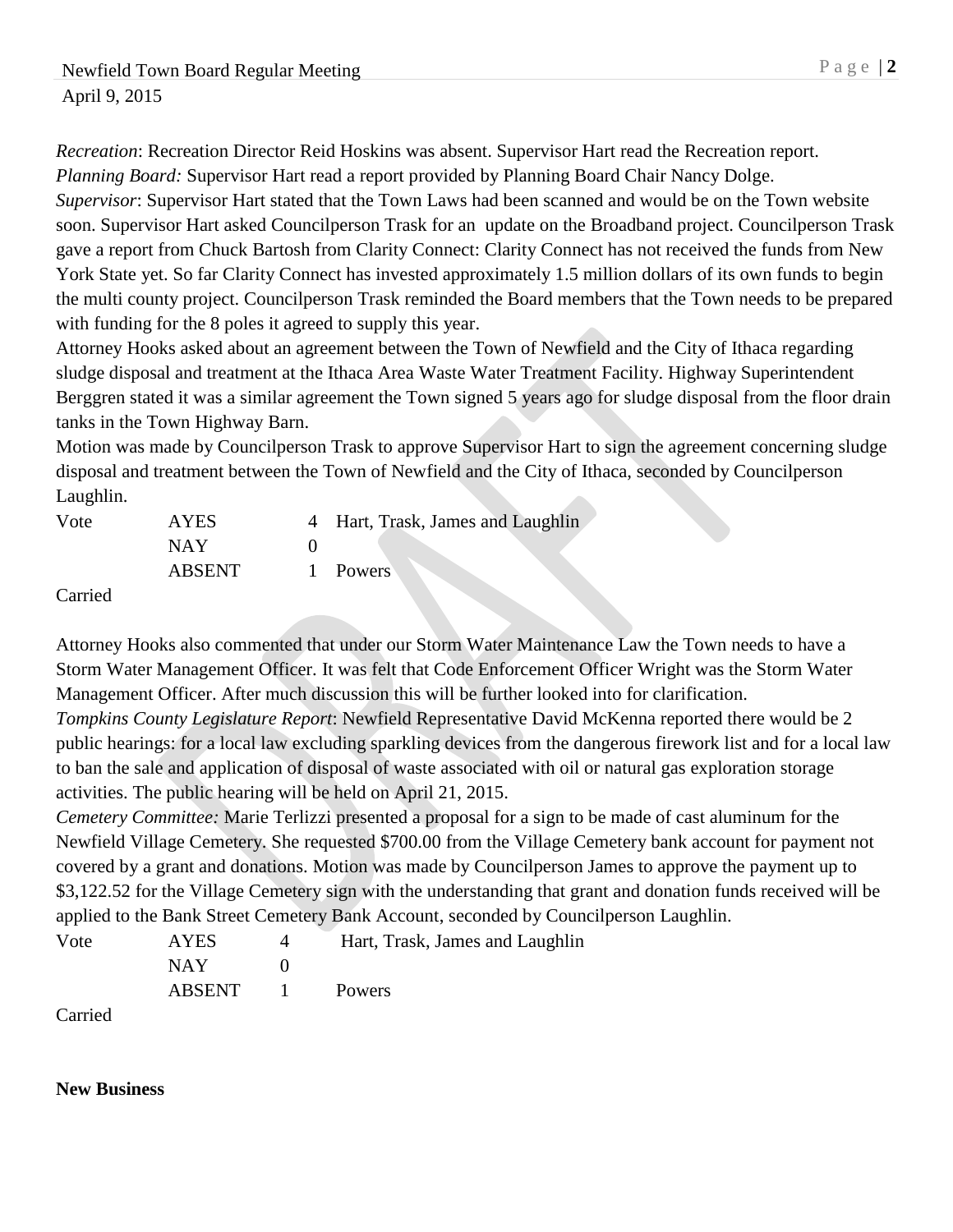# *Discussion and appointment of New Planning Board Chairperson*

Supervisor Hart stated that Chairperson Nancy Dolge has asked not to be reappointed to the Planning Board. The Planning Board requested the Town Board appoint Karen Trask as Planning Board Chair effective May 6, 2015.

Motion was made by Councilperson Laughlin to approve the appointment of Karen Trask as Planning Board Chairperson, seconded by Councilperson James.

| <b>AYES</b> | 3 | Hart, James and Laughlin        |
|-------------|---|---------------------------------|
| <b>NAY</b>  |   |                                 |
| ABSENT      |   | Powers                          |
| ABSTAIN     |   | Trask                           |
|             |   | $\sim$ 1 $\sim$<br>$\mathbf{I}$ |

Carried

### **Old Business**

### *Review of the Procurement Policies and Procedures*

Attorney Hooks will add an exemption clause regarding the amount of competitive bids received. The Procurement Policy and Procedure will be reviewed at the April 23, 2015 Special Board Meeting/Work Session.

## *Discussion of Noise Ordinance*

Supervisor Hart reviewed the Noise Ordinance law that the Town is proposing which uses decibel levels for noise measurement. The Tompkins County Sherriff Department does not have decibel meters to use for enforcement. Officer Dan Donahue of the Tompkins County Sherriff Department will be asked to come speak to the Board at the April  $23<sup>rd</sup>$ . meeting.

### *Discussion of the New Water Tanks*

Supervisor Hart stated that 2 quotes from engineering firms have been received. One of the firms cannot come to the meeting on the 23<sup>rd</sup>; Supervisor Hart asked that 2 Board Members meet with the firm prior to the April  $23<sup>rd</sup>$ . meeting. Supervisor Hart would like to the Board decision on the Engineering Firm at the April  $23<sup>rd</sup>$ meeting.

### **Approval of the Payment of the April 2015**

Motion was made by Councilperson James to approve the payments, seconded by Councilperson Trask. The Board authorized the payments of the following amounts:

| General Fund           | \$30,511.66 |
|------------------------|-------------|
| <b>Recreation Fund</b> | \$2,071.99  |
| Highway Fund           | \$53,580.76 |
| Street light Fund      | \$1,144.94  |
| Sewer Fund             | \$1,475.67  |